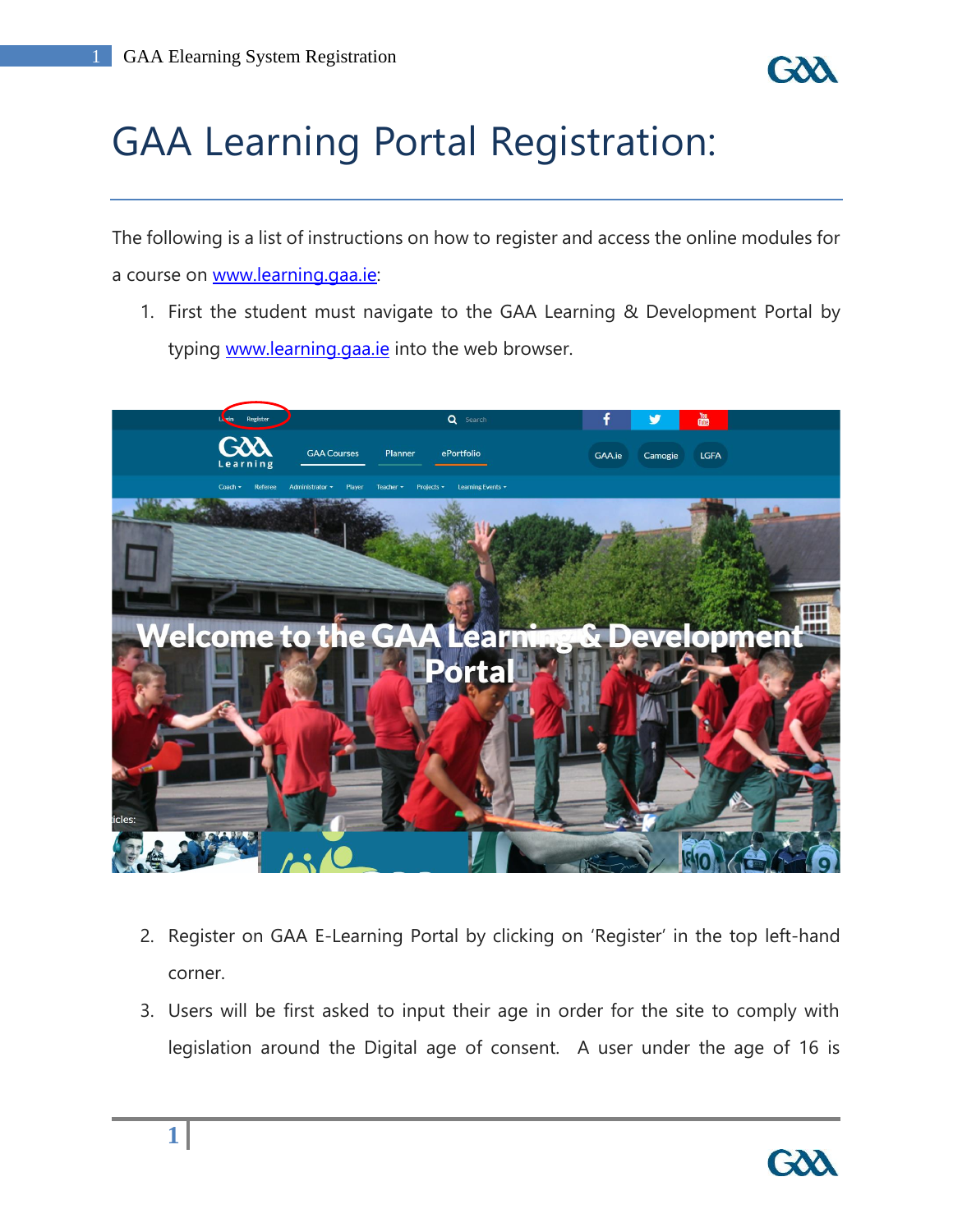

considered to be digital minor and therefore needs the consent of a parent or guardian to create an account on the site.

| GOO<br>Learning                 | Planner<br>ePortfolio<br><b>GAA Courses</b> |  |  |
|---------------------------------|---------------------------------------------|--|--|
| Age and location verification   |                                             |  |  |
| What is your age? *             |                                             |  |  |
| In which country do you live? * | Ireland<br>$\boldsymbol{\mathrm{v}}$        |  |  |
|                                 | Proceed<br>Cancel                           |  |  |

#### Why is this required?

This information is required to determine if your age is over the digital age of consent. This is the age when an individual can consent to terms and

- 4. If the user is over 16 they are presented with 2 privacy statements that they must agree to in order to proceed.
- 5. If the user is under 16 they will skip the privacy statement page and will be asked for a Parental Consent code in addition to the ordinary registration information in point 6 below. This code is provided to the user once parental or guardian consent is formally received.

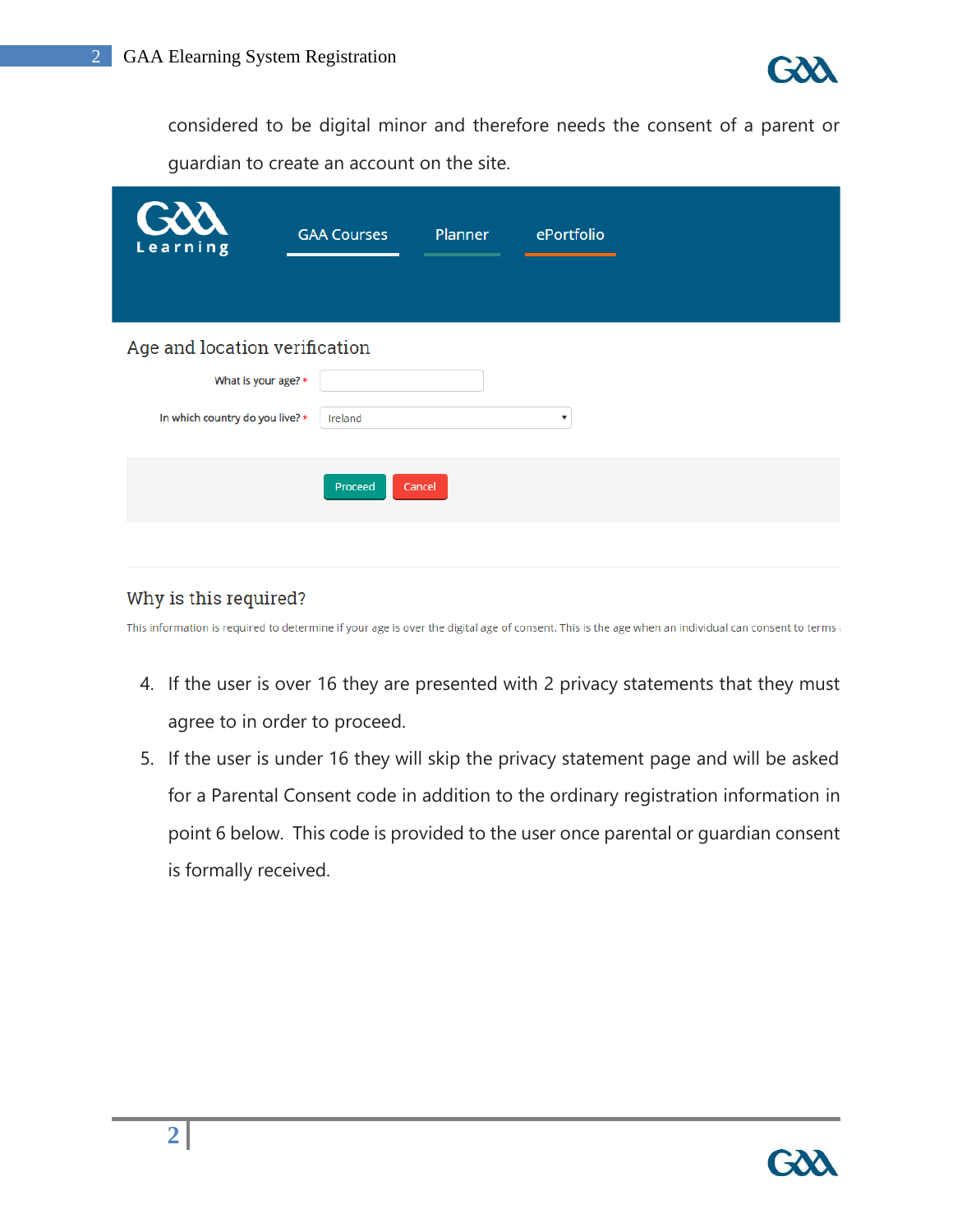

Policies and agreements

Before continuing you must agree to all these policies.

#### Consent

### Please agree to the following policies

#### Privacy

To ensure the site is compliant with GDPR

Please refer to the full Privacy if you would like to review the text.

```
\blacksquare I agree to the Privacy \blacksquare
```
## **Consent Withdrawal**

Consent Withdrawal

Please refer to the full Consent Withdrawal if you would like to review the text.

 $\Box$  I agree to the Consent Withdrawal  $\Theta$ 

There are required fields in this form marked  $\mathbf \Theta$ .



- 6. The user will then be asked to input their name, a legitimate email address and a password of their choice*. (For officers of the Association, it is advised to use a personal email address rather than their role based gaa email address so as to ensure that their learning profile is maintained even after they vacate their role.)*
- 7. A confirmation email will be sent to the email address you entered during registration. You must either click on the blue link in the email or copy & paste it into a new browser window. *(NB please also check your spam/junk email box*

*for this confirmation email)*

**3**

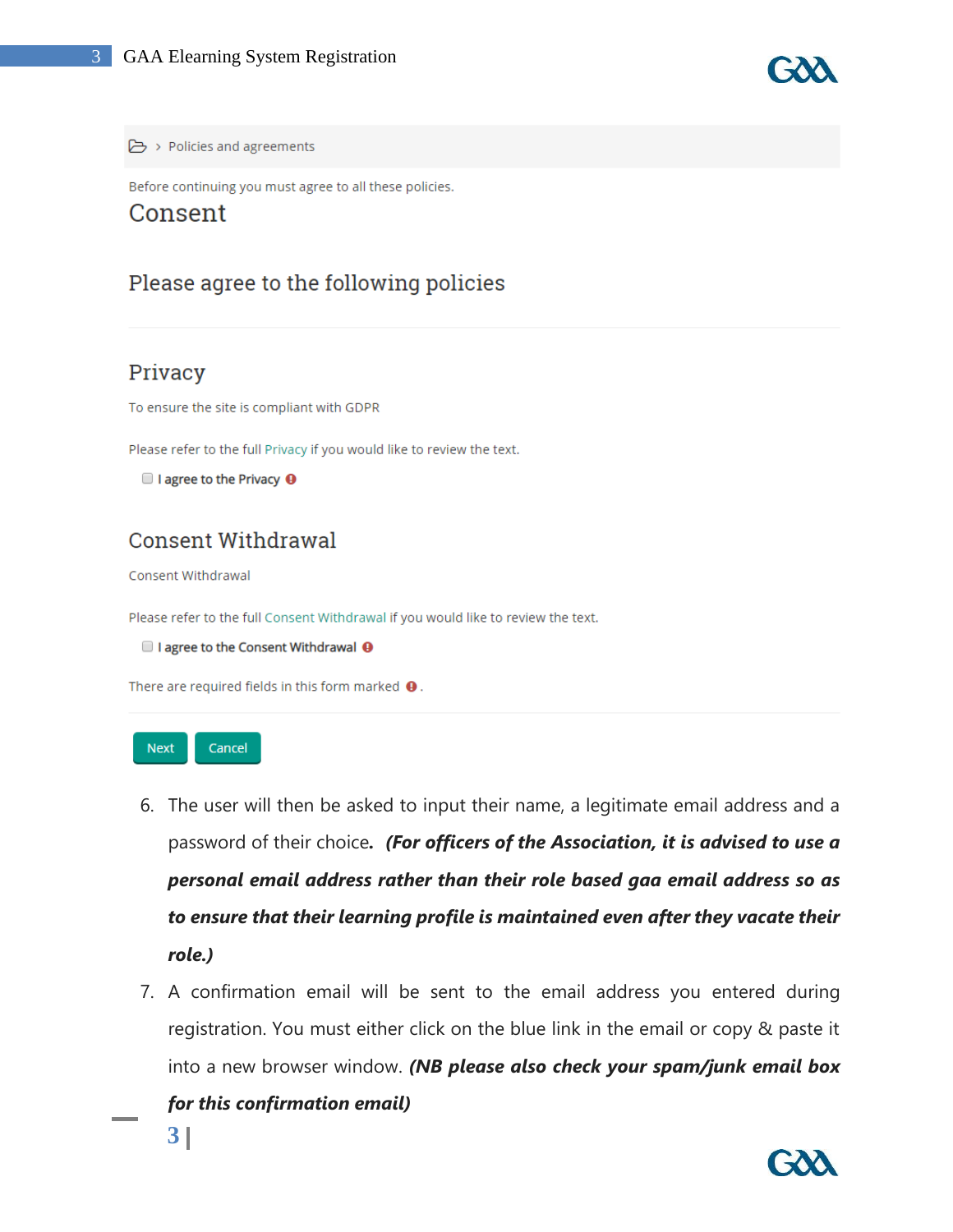

8. You should then be free to log on to the site.

#### *To Access a Course*

- 1. Login to [www.learning.gaa.ie](http://www.learning.gaa.ie/) using the username (email address) and password used during registration
- 2. Click on the link/Url to your course you were provided **or** if you have not been provided with a link/Url then go to point 3 below:
- 3. Click on "GAA Courses" as shown below to access the GAA Moodle LMS.



4. You can then navigate to any course using the menus in the LMS (e.g. LGFA > LGFA Coach Ed > Blended Fundamentals > Tipperary LGFA >Tipperary 4 LGFA Fundamentals Online Course 2021)